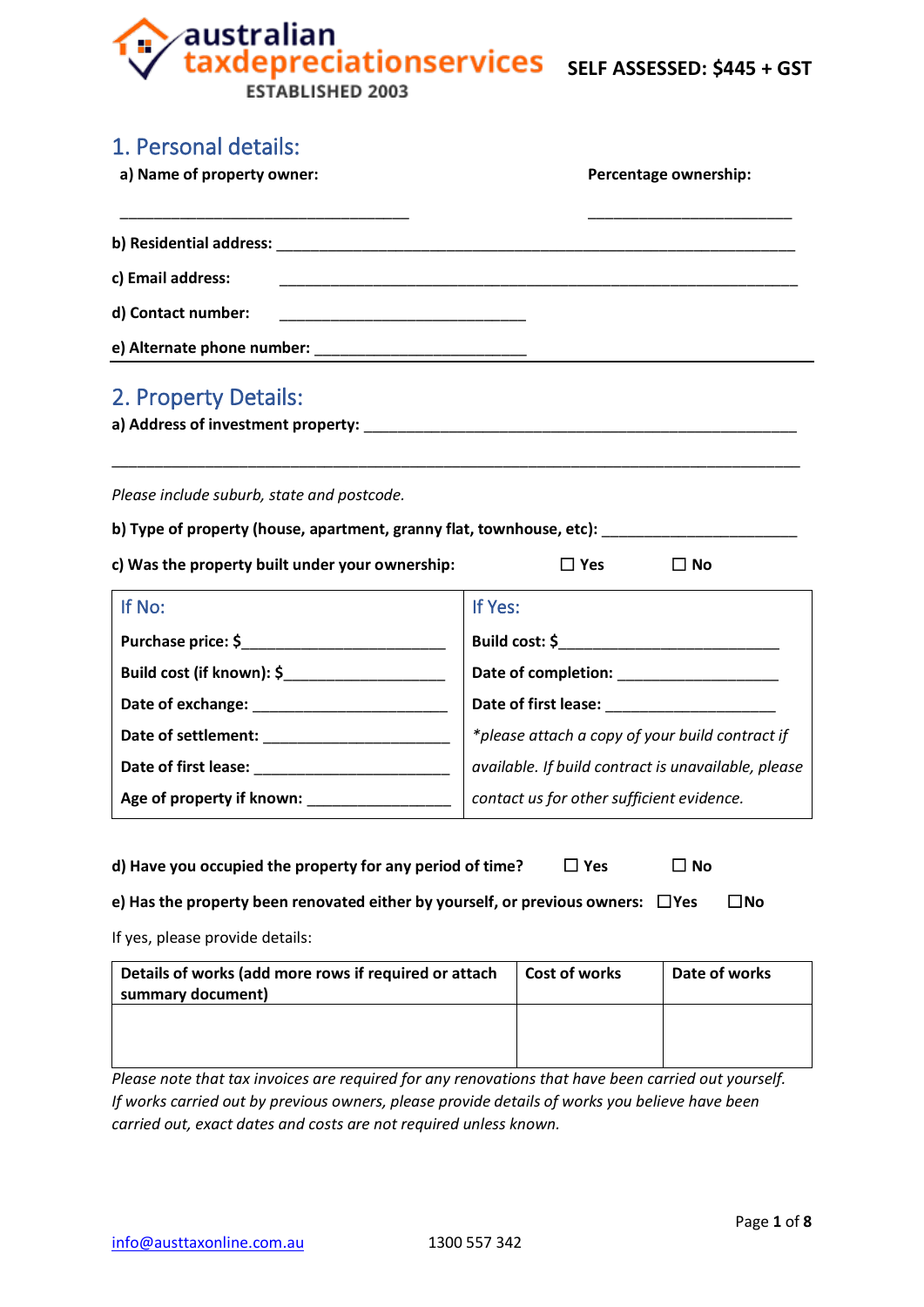**EXAMPLE ASSESSED:** \$445 + GST

#### **f) Have you provided any furniture for the tenants' use:** ☐**Yes** ☐**No**

**ESTABLISHED 2003** 

australian

If yes, please provide details:

*Please note that due to ATO regulations, we will be required to sight tax invoices for any furniture items to be included in the report. If your property was purchased after 9/5/17 and/or first rented after 1/7/17, you will only be able to claim furniture that is brand new at the time of lease.*

# 3. Economy Checklist:

| a) is the property part of a complex?                                |               |                                                                                                                                                          | $\square$ Yes | $\boxtimes$ No  |
|----------------------------------------------------------------------|---------------|----------------------------------------------------------------------------------------------------------------------------------------------------------|---------------|-----------------|
|                                                                      |               | If yes, number of residences in the complex: _______________<br>This can be estimated by looking at the number of mailboxes at the front of the complex. |               |                 |
|                                                                      |               |                                                                                                                                                          |               |                 |
| b) Standard/ Quality of construction:                                |               |                                                                                                                                                          |               |                 |
| <b>Construction method:</b><br>$\Box$ Double Brick Cavity            |               | $\Box$ Weatherboard Cladding                                                                                                                             |               |                 |
| $\Box$ Brick Veneer                                                  |               | $\Box$ Prefabricated Home                                                                                                                                |               |                 |
| <b>Estimated construction standard:</b><br>finishes, materials, etc. |               | This considered the standard of fitout and finish, including quality of appliances, floor                                                                |               |                 |
| $\Box$ Basic                                                         | $\Box$ Medium | $\Box$ High                                                                                                                                              |               | $\Box$ Prestige |
| c) Number of rooms:                                                  |               |                                                                                                                                                          |               |                 |
| <b>Bedrooms:</b>                                                     |               |                                                                                                                                                          |               |                 |
| <b>Bathrooms:</b>                                                    |               |                                                                                                                                                          |               |                 |
| <b>Kitchens:</b>                                                     |               |                                                                                                                                                          |               |                 |
| Loungerooms:                                                         |               |                                                                                                                                                          |               |                 |
| <b>Dining Rooms:</b>                                                 |               |                                                                                                                                                          |               |                 |
| Laundries:                                                           |               |                                                                                                                                                          |               |                 |
| Garages:                                                             |               |                                                                                                                                                          |               |                 |
| Car spaces/ undercover parking:                                      |               |                                                                                                                                                          |               |                 |
| Covered pergola:                                                     | $\Box$ Yes    | $\square$ No                                                                                                                                             |               |                 |
| Other Rooms (please specify in detail):                              |               |                                                                                                                                                          |               |                 |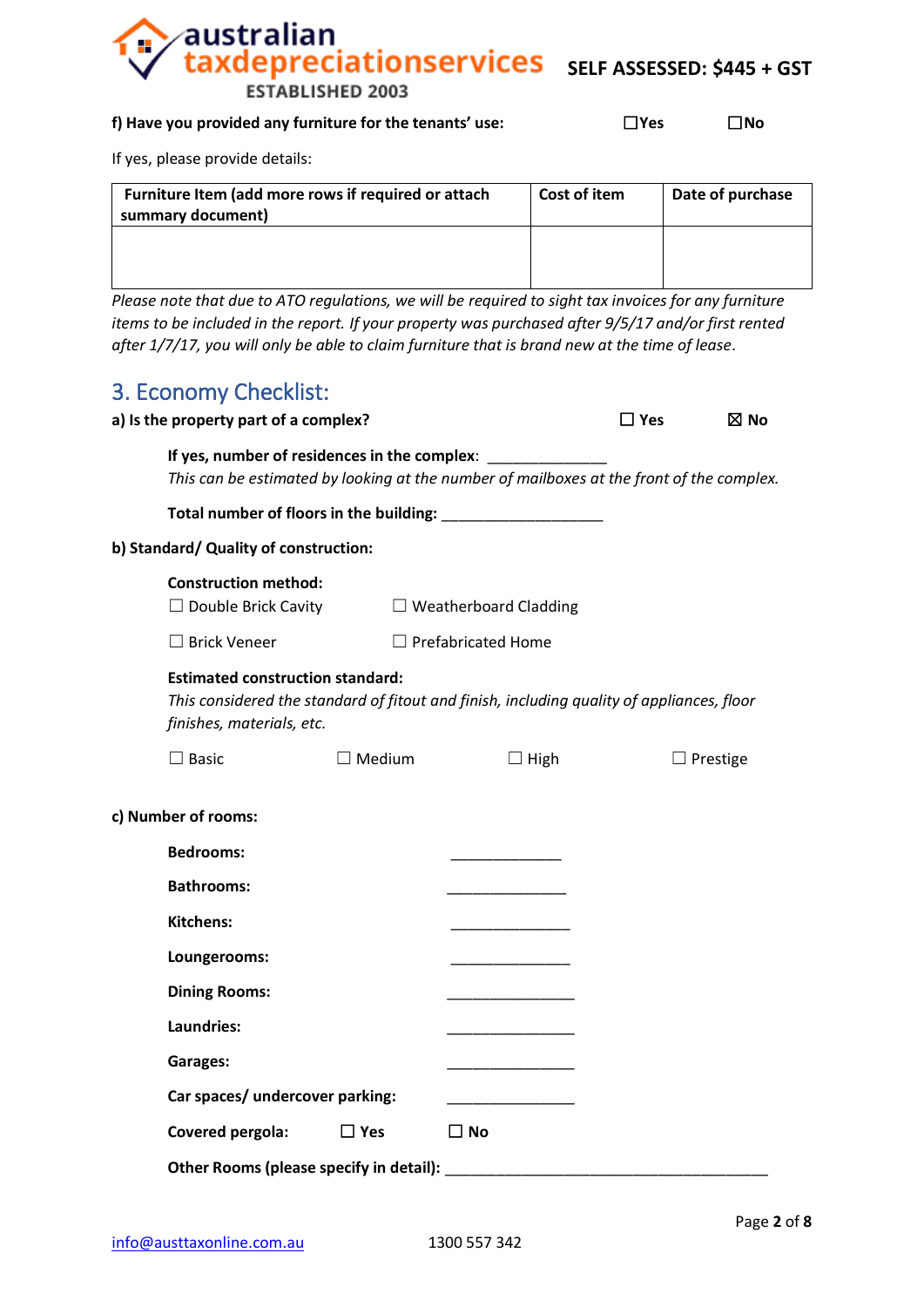# **SELF ASSESSED: \$445 + GST**

## **d) Hydraulic services (Plumbing, Draining and Gas Fitting):**

**ESTABLISHED 2003** 

| <b>Hot Water service:</b>                                 | $\Box$ Gas | $\Box$ Electric |              | $\Box$ Solar |
|-----------------------------------------------------------|------------|-----------------|--------------|--------------|
| <b>Pumps:</b>                                             | $\Box$ Yes | $\Box$ No       |              |              |
| If yes,                                                   |            |                 |              |              |
| <b>Rainwater tanks:</b>                                   | $\Box$ Yes | $\Box$ No       |              |              |
|                                                           |            |                 |              |              |
| <b>Ducted Gas Heating:</b> □ Yes                          |            | $\Box$ No       |              |              |
| e) Air Conditioning:                                      |            |                 |              |              |
| <b>Ducted Air Conditioning:</b>                           |            |                 | $\Box$ Yes   | $\Box$ No    |
| <b>Split System Air Conditioning:</b>                     |            |                 | $\Box$ Yes   | $\Box$ No    |
| If yes, number of systems: _______________                |            |                 |              |              |
| Room/window mounted Air Conditioning Units: $\square$ Yes |            |                 |              | $\Box$ No    |
| If yes, number of systems: ________________               |            |                 |              |              |
| f) Electrical services:                                   |            |                 |              |              |
| Intercom:                                                 |            | $\Box$ Yes      |              | $\square$ No |
| If yes, type of intercom:                                 |            | $\Box$ Audio    | $\Box$ Video |              |
| <b>Ducted Vacuum System:</b>                              |            | $\square$ Yes   |              | $\Box$ No    |
| <b>Burglar Alarm/ Security System:</b>                    |            | $\Box$ Yes      |              | $\square$ No |
| <b>Access Control Systems:</b>                            |            | $\Box$ Yes      |              | $\Box$ No    |
| <b>CCTV Systems:</b>                                      |            | $\Box$ Yes      |              | $\square$ No |
| Television Antenna - freestanding:                        |            | $\Box$ Yes      |              | $\square$ No |
| <b>Ceiling Fans:</b>                                      |            | $\Box$ Yes      |              | $\Box$ No    |
| If yes, number of ceiling fans: _____                     |            |                 |              |              |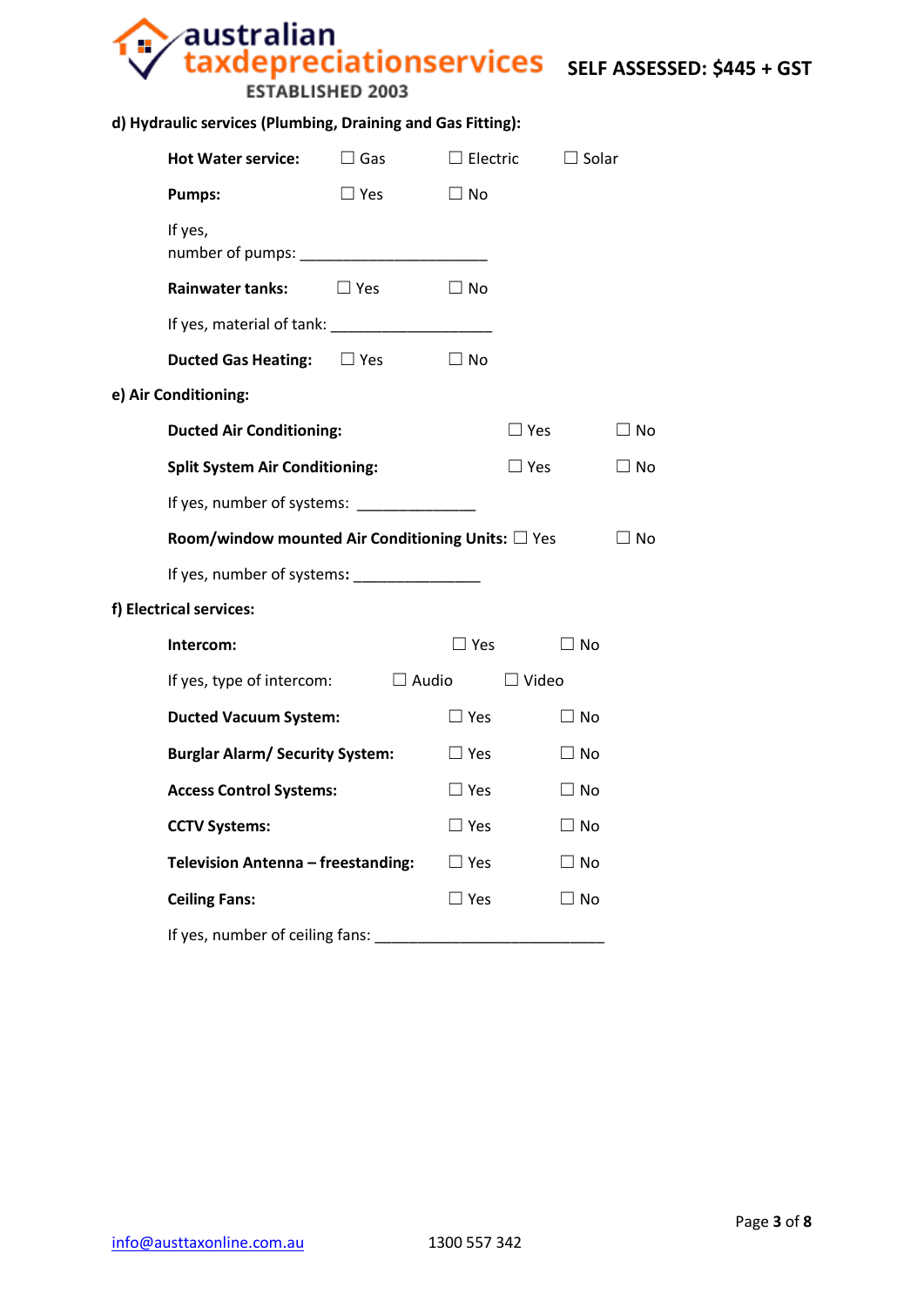**Australian<br>taxdepreciationservices** sELF ASSESSED: \$445 + GST

ESTABLISHED 2003

Ŧ

| $\Box$ Yes<br>$\Box$ No<br><b>Hydrant Booster Pump:</b><br>Fire Alarm - Bell:<br>$\Box$ No<br>$\Box$ Yes<br><b>Fire Indicator Panel:</b><br>$\Box$ Yes<br>$\Box$ No<br><b>Emergency Warden Intercom Speakers:</b> $\square$ Yes<br>$\Box$ No<br><b>Fire hose Reel and Nozzles:</b><br>$\Box$ Yes<br>$\Box$ No<br>Fire Alarm - Heat/smoke<br>$\Box$ Yes<br>$\Box$ No<br>$\Box$ No<br><b>Detectors:</b><br>$\Box$ Yes<br>Fire extinguishers:<br>$\Box$ Yes<br>$\Box$ No<br>h) Kitchen Appliances:<br>Type of benchtop:<br>$\Box$ Granite<br>$\Box$ Reconstituted Stone<br>$\Box$ Laminate<br>$\Box$ Timber<br>$\Box$ Other – please specify:<br>Cooktop:<br>$\Box$ Yes<br>$\Box$ No<br>If yes, type of cooktop: $\Box$ Gas<br>$\Box$ Electric<br>$\Box$ Ceramic<br>Underbench/wall oven:<br>$\Box$ No<br>$\Box$ Yes<br><b>Upright Stove:</b><br>$\Box$ Yes<br>$\Box$ No<br>Rangehood:<br>$\Box$ Yes<br>$\Box$ No<br>Dishwasher:<br>$\Box$ Yes<br>$\Box$ No<br>$\square$ Yes<br>$\Box$ No<br><b>Electric Water Filter:</b><br>Garbage Disposal Unit (Insinkerator): □ Yes<br>$\Box$ No<br>i) Bedrooms:<br><b>Built in wardrobes:</b><br>$\Box$ Yes<br>$\Box$ No |  | g) Fire Services: |  |  |  |                  |
|--------------------------------------------------------------------------------------------------------------------------------------------------------------------------------------------------------------------------------------------------------------------------------------------------------------------------------------------------------------------------------------------------------------------------------------------------------------------------------------------------------------------------------------------------------------------------------------------------------------------------------------------------------------------------------------------------------------------------------------------------------------------------------------------------------------------------------------------------------------------------------------------------------------------------------------------------------------------------------------------------------------------------------------------------------------------------------------------------------------------------------------------------------------|--|-------------------|--|--|--|------------------|
|                                                                                                                                                                                                                                                                                                                                                                                                                                                                                                                                                                                                                                                                                                                                                                                                                                                                                                                                                                                                                                                                                                                                                              |  |                   |  |  |  |                  |
|                                                                                                                                                                                                                                                                                                                                                                                                                                                                                                                                                                                                                                                                                                                                                                                                                                                                                                                                                                                                                                                                                                                                                              |  |                   |  |  |  |                  |
|                                                                                                                                                                                                                                                                                                                                                                                                                                                                                                                                                                                                                                                                                                                                                                                                                                                                                                                                                                                                                                                                                                                                                              |  |                   |  |  |  |                  |
|                                                                                                                                                                                                                                                                                                                                                                                                                                                                                                                                                                                                                                                                                                                                                                                                                                                                                                                                                                                                                                                                                                                                                              |  |                   |  |  |  |                  |
|                                                                                                                                                                                                                                                                                                                                                                                                                                                                                                                                                                                                                                                                                                                                                                                                                                                                                                                                                                                                                                                                                                                                                              |  |                   |  |  |  |                  |
|                                                                                                                                                                                                                                                                                                                                                                                                                                                                                                                                                                                                                                                                                                                                                                                                                                                                                                                                                                                                                                                                                                                                                              |  |                   |  |  |  |                  |
|                                                                                                                                                                                                                                                                                                                                                                                                                                                                                                                                                                                                                                                                                                                                                                                                                                                                                                                                                                                                                                                                                                                                                              |  |                   |  |  |  |                  |
|                                                                                                                                                                                                                                                                                                                                                                                                                                                                                                                                                                                                                                                                                                                                                                                                                                                                                                                                                                                                                                                                                                                                                              |  |                   |  |  |  |                  |
|                                                                                                                                                                                                                                                                                                                                                                                                                                                                                                                                                                                                                                                                                                                                                                                                                                                                                                                                                                                                                                                                                                                                                              |  |                   |  |  |  |                  |
|                                                                                                                                                                                                                                                                                                                                                                                                                                                                                                                                                                                                                                                                                                                                                                                                                                                                                                                                                                                                                                                                                                                                                              |  |                   |  |  |  |                  |
|                                                                                                                                                                                                                                                                                                                                                                                                                                                                                                                                                                                                                                                                                                                                                                                                                                                                                                                                                                                                                                                                                                                                                              |  |                   |  |  |  |                  |
|                                                                                                                                                                                                                                                                                                                                                                                                                                                                                                                                                                                                                                                                                                                                                                                                                                                                                                                                                                                                                                                                                                                                                              |  |                   |  |  |  |                  |
|                                                                                                                                                                                                                                                                                                                                                                                                                                                                                                                                                                                                                                                                                                                                                                                                                                                                                                                                                                                                                                                                                                                                                              |  |                   |  |  |  |                  |
|                                                                                                                                                                                                                                                                                                                                                                                                                                                                                                                                                                                                                                                                                                                                                                                                                                                                                                                                                                                                                                                                                                                                                              |  |                   |  |  |  | $\Box$ Induction |
|                                                                                                                                                                                                                                                                                                                                                                                                                                                                                                                                                                                                                                                                                                                                                                                                                                                                                                                                                                                                                                                                                                                                                              |  |                   |  |  |  |                  |
|                                                                                                                                                                                                                                                                                                                                                                                                                                                                                                                                                                                                                                                                                                                                                                                                                                                                                                                                                                                                                                                                                                                                                              |  |                   |  |  |  |                  |
|                                                                                                                                                                                                                                                                                                                                                                                                                                                                                                                                                                                                                                                                                                                                                                                                                                                                                                                                                                                                                                                                                                                                                              |  |                   |  |  |  |                  |
|                                                                                                                                                                                                                                                                                                                                                                                                                                                                                                                                                                                                                                                                                                                                                                                                                                                                                                                                                                                                                                                                                                                                                              |  |                   |  |  |  |                  |
|                                                                                                                                                                                                                                                                                                                                                                                                                                                                                                                                                                                                                                                                                                                                                                                                                                                                                                                                                                                                                                                                                                                                                              |  |                   |  |  |  |                  |
|                                                                                                                                                                                                                                                                                                                                                                                                                                                                                                                                                                                                                                                                                                                                                                                                                                                                                                                                                                                                                                                                                                                                                              |  |                   |  |  |  |                  |
|                                                                                                                                                                                                                                                                                                                                                                                                                                                                                                                                                                                                                                                                                                                                                                                                                                                                                                                                                                                                                                                                                                                                                              |  |                   |  |  |  |                  |
|                                                                                                                                                                                                                                                                                                                                                                                                                                                                                                                                                                                                                                                                                                                                                                                                                                                                                                                                                                                                                                                                                                                                                              |  |                   |  |  |  |                  |
|                                                                                                                                                                                                                                                                                                                                                                                                                                                                                                                                                                                                                                                                                                                                                                                                                                                                                                                                                                                                                                                                                                                                                              |  |                   |  |  |  |                  |
|                                                                                                                                                                                                                                                                                                                                                                                                                                                                                                                                                                                                                                                                                                                                                                                                                                                                                                                                                                                                                                                                                                                                                              |  |                   |  |  |  |                  |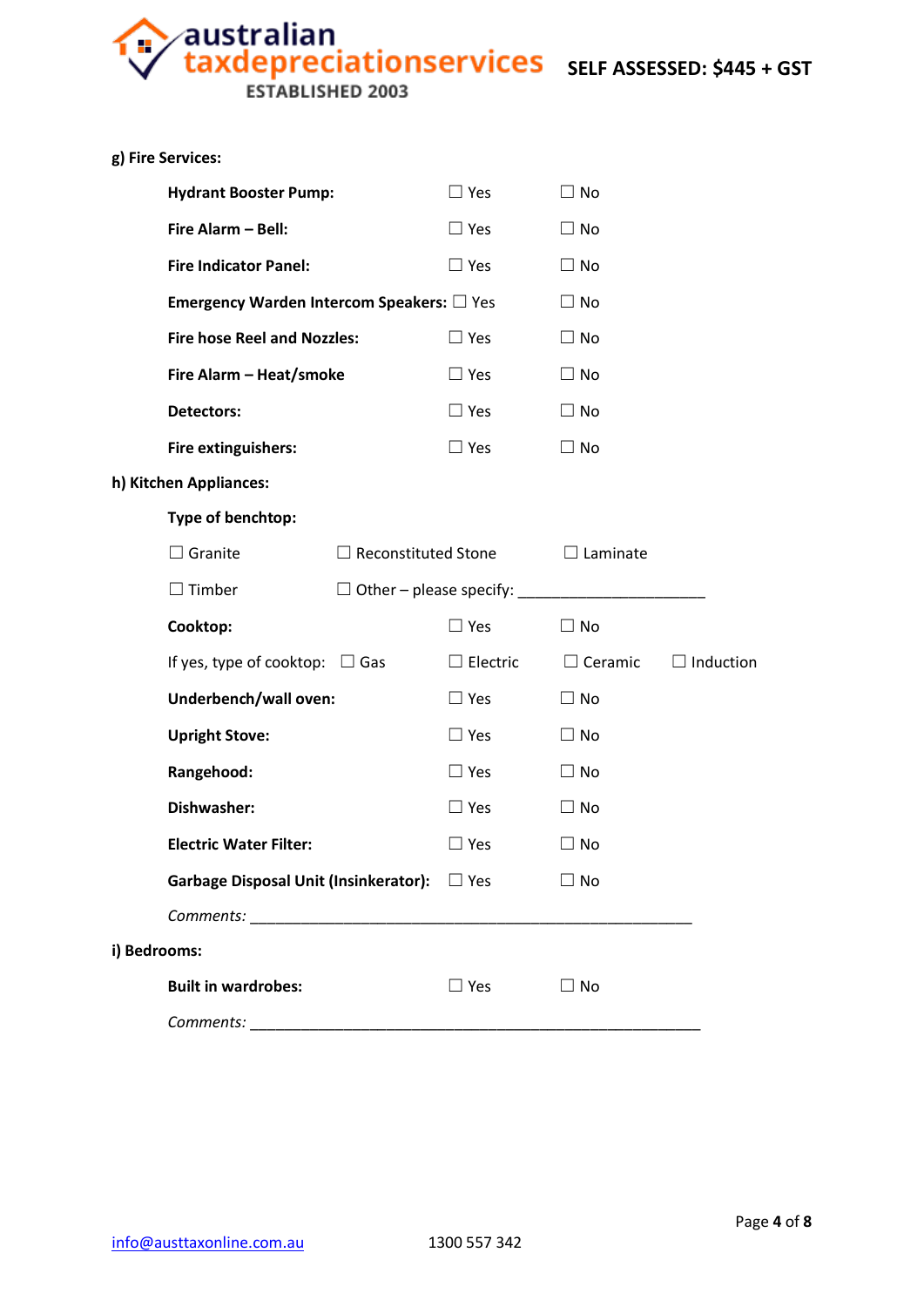**Sustralian<br>Taxdepreciationservices** SELF ASSESSED: \$445 + GST

**ESTABLISHED 2003** 

#### **j) Bathroom/Ensuite Assets:**

| <b>Freestanding accessories:</b><br>Includes shower caddies, soap holders, toilet brushes) | $\Box$ Yes    | $\Box$ No    |
|--------------------------------------------------------------------------------------------|---------------|--------------|
| <b>Shower Curtains:</b>                                                                    | $\square$ Yes | $\square$ No |
| <b>Exhaust Fans:</b>                                                                       | $\square$ Yes | $\Box$ No    |
| Spa Bath:                                                                                  | $\square$ Yes | $\Box$ No    |
| <b>Heated Towel Rack:</b>                                                                  | $\square$ Yes | $\Box$ No    |
|                                                                                            |               |              |
| k) Laundry assets:                                                                         |               |              |
| <b>Washing Machine:</b>                                                                    | $\square$ Yes | $\Box$ No    |
| <b>Electric Clothes Dryer:</b>                                                             | $\Box$ Yes    | $\Box$ No    |
| I) Floor Finishes:                                                                         |               |              |
| Carpet:                                                                                    | $\square$ Yes | $\square$ No |
|                                                                                            |               |              |
| Vinyl:                                                                                     | $\square$ Yes | $\Box$ No    |
| If yes, specify which rooms:                                                               |               |              |
| <b>Prefinished/floating timber floors:</b> $\Box$ Yes                                      |               | $\Box$ No    |
|                                                                                            |               |              |
| Tiles:                                                                                     | $\Box$ Yes    | $\square$ No |
|                                                                                            |               |              |
| <b>Polished Timber:</b>                                                                    | $\Box$ Yes    | $\Box$ No    |
|                                                                                            |               |              |
| Other:                                                                                     | $\square$ Yes | $\square$ No |
| If yes, specify which rooms, and what material:                                            |               |              |
|                                                                                            |               |              |

\_\_\_\_\_\_\_\_\_\_\_\_\_\_\_\_\_\_\_\_\_\_\_\_\_\_\_\_\_\_\_\_\_\_\_\_\_\_\_\_\_\_\_\_\_\_\_\_\_\_\_\_\_\_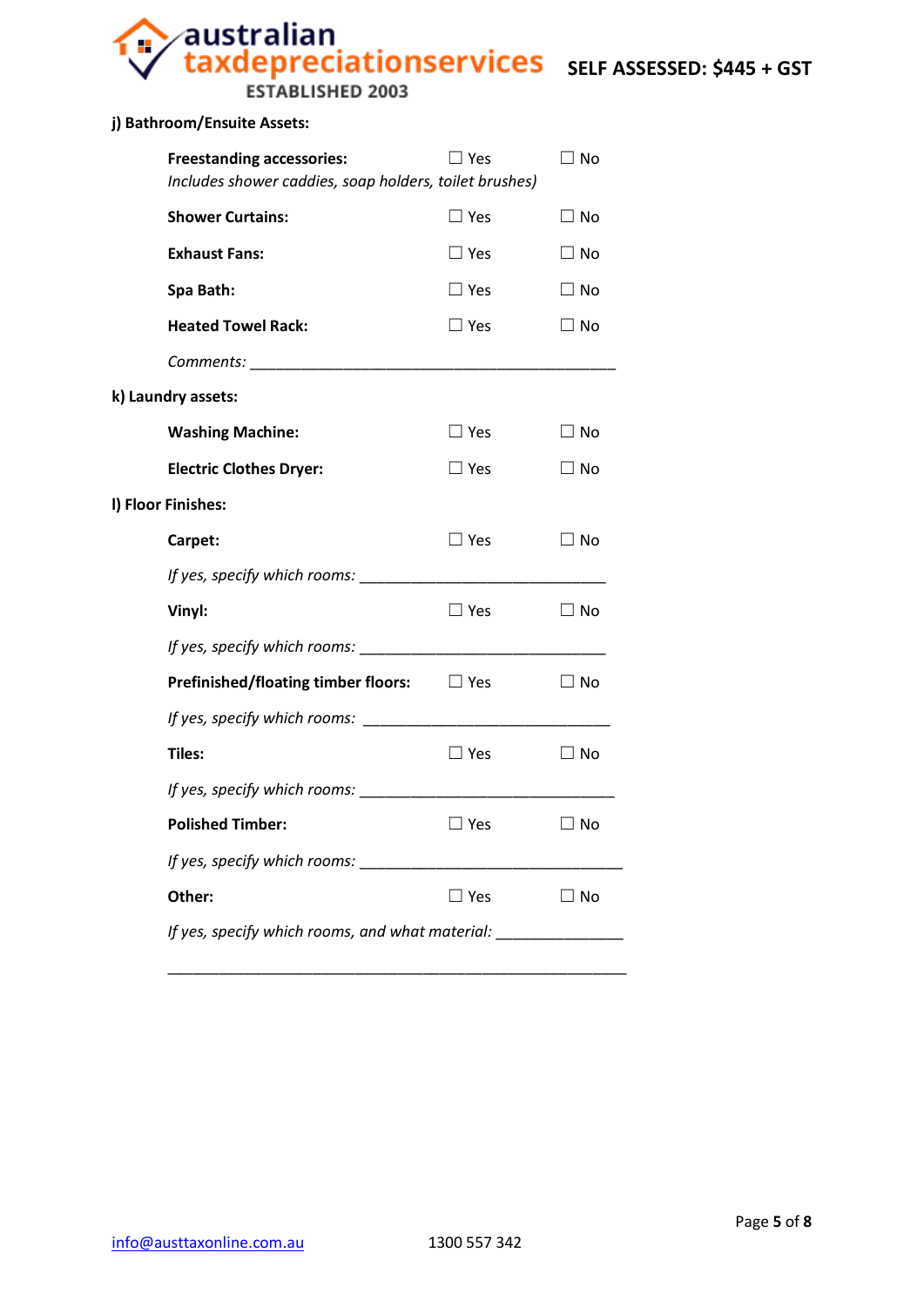**Australian<br>taxdepreciationservices** sELF ASSESSED: \$445 + GST

ESTABLISHED 2003

a.

| m) Window Coverings:     |                                                                                             |                             |                                                                 |  |  |  |
|--------------------------|---------------------------------------------------------------------------------------------|-----------------------------|-----------------------------------------------------------------|--|--|--|
| <b>Blinds:</b>           | $\Box$ Yes                                                                                  | $\square$ No                |                                                                 |  |  |  |
| Type:                    | $\Box$ Fabric Verticals                                                                     | $\Box$ Metal Venetians      | $\Box$ Timber Verticals                                         |  |  |  |
|                          | $\Box$ Block out Screens $\Box$ Roller Blinds                                               |                             | $\Box$ Other (detail below)                                     |  |  |  |
|                          |                                                                                             |                             |                                                                 |  |  |  |
| <b>Curtains:</b>         | $\Box$ Yes                                                                                  | $\Box$ No                   |                                                                 |  |  |  |
| Type:                    |                                                                                             |                             | $\Box$ Lace $\Box$ Premade Curtains $\Box$ Custom Made Curtains |  |  |  |
|                          |                                                                                             |                             |                                                                 |  |  |  |
| n) External Equipment:   |                                                                                             |                             |                                                                 |  |  |  |
|                          | <b>Tennis Court:</b>                                                                        | $\Box$ Yes                  | $\Box$ No                                                       |  |  |  |
|                          | <b>Swimming pool:</b>                                                                       | $\Box$ Yes                  | $\Box$ No                                                       |  |  |  |
|                          | Pool Cover: □ Yes                                                                           | $\Box$ No                   |                                                                 |  |  |  |
| Sauna:                   |                                                                                             | $\square$ Yes               | $\Box$ No                                                       |  |  |  |
|                          | <b>Common BBQ Area:</b>                                                                     | $\Box$ Yes                  | $\Box$ No                                                       |  |  |  |
|                          | <b>Motorised Pergola Louvres:</b>                                                           | $\Box$ Yes                  | $\Box$ No                                                       |  |  |  |
|                          | <b>Motorised Window Shutters:</b>                                                           | $\Box$ Yes                  | $\Box$ No                                                       |  |  |  |
|                          | <b>Solar Garden Lights:</b>                                                                 | $\Box$ Yes                  | $\Box$ No                                                       |  |  |  |
|                          | Free-standing shed:                                                                         | $\Box$ Yes                  | $\Box$ No                                                       |  |  |  |
|                          | If yes, approximate size:                                                                   | m <sup>2</sup>              |                                                                 |  |  |  |
|                          | Motorised garage door/boom gate:                                                            | $\Box$ Yes                  | $\Box$ No                                                       |  |  |  |
|                          | <b>Automatic irrigation system:</b>                                                         | $\Box$ Yes                  | $\Box$ No                                                       |  |  |  |
|                          | <b>Solar Panels:</b><br>If yes, approximate size in kw:<br>Installation costs after rebate: | $\Box$ Yes<br>$\sim$ $\sim$ | $\square$ No                                                    |  |  |  |
| o) Common Area Property: |                                                                                             |                             |                                                                 |  |  |  |
| Gym:                     |                                                                                             | $\square$ Yes               | $\Box$ No                                                       |  |  |  |
|                          | If yes, number of cardiovascular equipment:                                                 |                             |                                                                 |  |  |  |
|                          | <b>Number of resistance equipment:</b>                                                      |                             |                                                                 |  |  |  |
| <b>Elevators:</b>        |                                                                                             | $\square$ Yes               | $\Box$ No                                                       |  |  |  |
|                          | <b>Garbage Chute:</b>                                                                       | $\square$ Yes               | $\square$ No                                                    |  |  |  |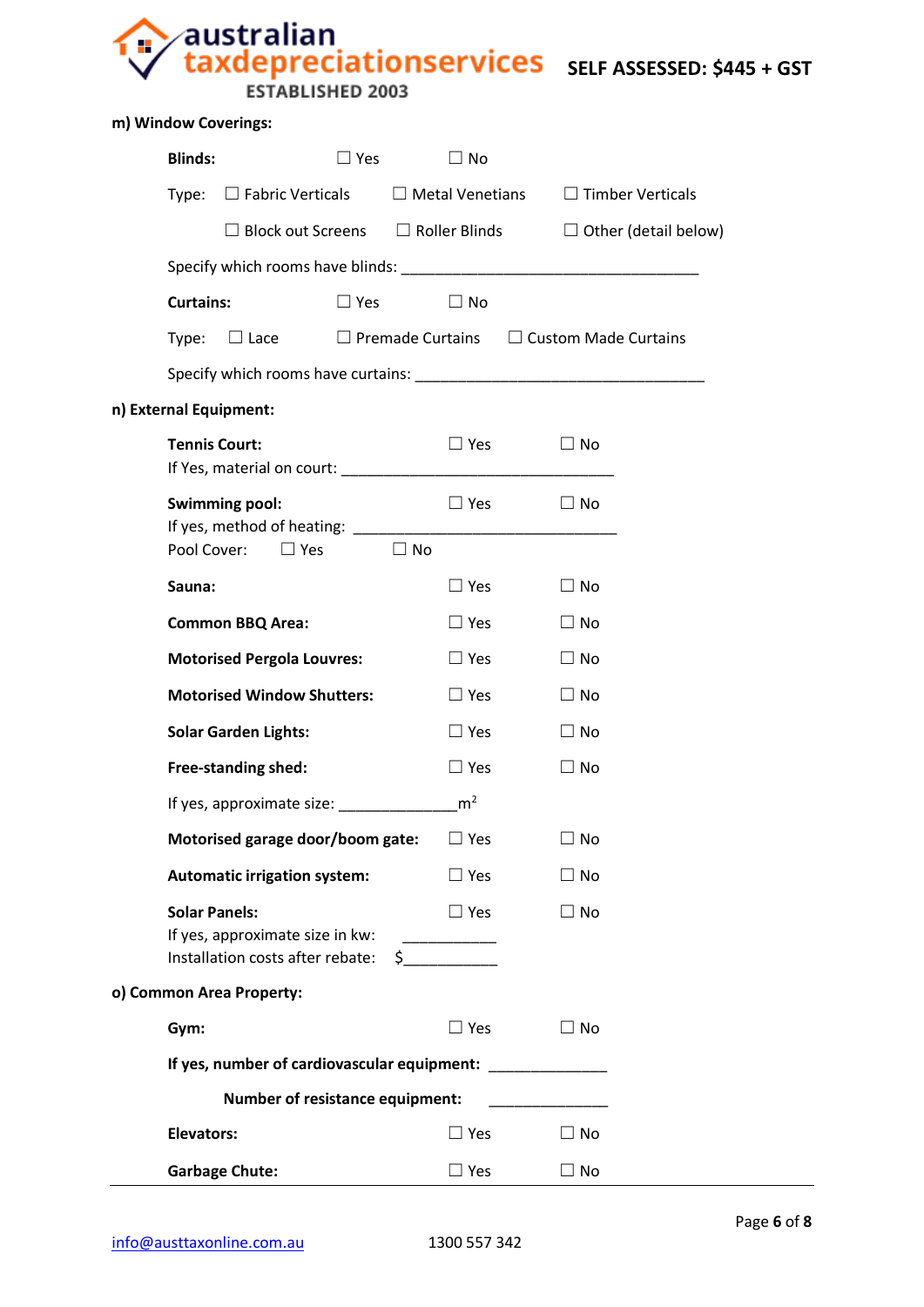**EXAMPLE ASSESSED:** \$445 + GST

# 4. Payment Terms and Client Authorisation:

**ESTABLISHED 2003** 

australian

Payment for your depreciation schedule must be made upfront, and before work on your depreciation schedule will commence. If invoice is selected as the payment method, an invoice will be emailed to you with details on making payment via Credit Card online, B-Pay or Direct Deposit.

#### **AUTHORISATION:**

I/We the undersigned hereby accept the fees, terms of use as listed on <https://www.austtaxonline.com.au/terms.php> and hereby authorise ATDS to locate construction documents, make all necessary enquiries and to access the property as required to complete the Tax Depreciation Schedule.

**Sign here:** \_\_\_\_\_\_\_\_\_\_\_\_\_\_\_\_\_\_\_\_\_\_\_\_\_\_\_\_\_\_\_\_ **Date:** \_\_ \_\_ / \_\_ \_\_ / \_\_ \_\_

*If you are completing the forms on a computer, you may print your name instead of signing.* 

*Please note that you will be sent a confirmation SMS upon receipt of your application form.*

## Payment details:

| <b>Payment method:</b> | $\Box$ Credit Card | $\Box$ Invoice |
|------------------------|--------------------|----------------|
|------------------------|--------------------|----------------|

If invoice, please leave credit card details blank and an invoice will be emailed to you upon receipt of your application forms. If paying by credit card, an official tax invoice will be included in your completed report.

| Total invoice amount, including 10% GST: \$489.50 |                                            |             |  |  |
|---------------------------------------------------|--------------------------------------------|-------------|--|--|
| Credit card type:                                 | $\Box$ Mastercard                          | $\Box$ Visa |  |  |
| Name on Card:                                     |                                            |             |  |  |
|                                                   | Card number: __ __ __ __ __ __ __ __ __ __ |             |  |  |
| Expiry date: $\sqrt{2.7}$                         | CVN:                                       |             |  |  |